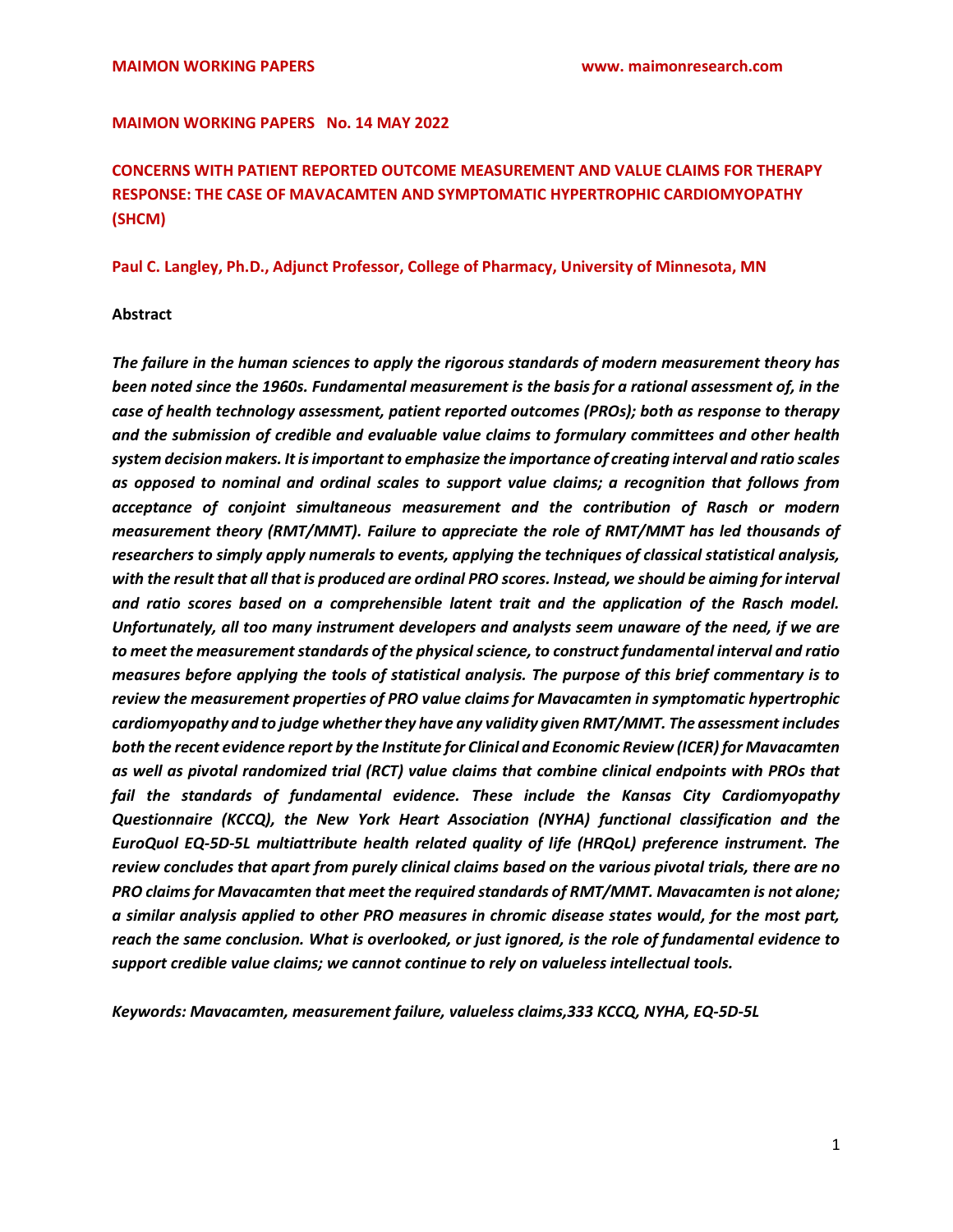#### **INTRODUCTION**

Meaningful value claims are critical to the review and acceptance of therapy interventions. Unfortunately, in health technology assessment, we face a major problem: none of the generic multiattribute measures that are commonly applied to support value claims, such as the EQ-5D-3L/5L and virtually none of the disease specific patient reported outcome (PRO) claims meet the required standards for fundamental measurement; they are valueless  $^1$ . The uncritical acceptance of these various PRO instruments over the past 30 or more years illustrates, unequivocally, the analytical dead end that has been the centerpiece of the health technology assessment belief system. This has been well documented but, to all intents and purposes, ignored; the belief system (or meme) continues to hold as witnessed by the endorsement of the latest defense of this belief system, the recently released Consolidated Health Economic Evaluation Reporting Standards 2022 (CHEERS 2022) guide for submitting imaginary health economic evaluations <sup>2</sup> . Although supported by some 15 journals, CHEERS 2022 is an analytical dead, notably in respect of its failure to recognize the standards of normal science and fundamental measurement  $^3$  .

Mavacamten for symptomatic hypertrophic cardiomyopathy presents an instructive case study of the failure to recognize the constraints imposed by Rasch or modern measurement theory (RMT/MMT) on value claims. Of course, Mavacamten is not an isolated case; it is representative of literally thousands of clinical trial protocols and modelled claims for cost-effectiveness, let alone single value claims, that, to use a well-worn metaphor, fail to cut the mustard. The purpose of this brief commentary is to set out the limitations and, indeed, inadvisability of value claims that fail the required measurement standards for PROs and latent traits where the subject communicates directly with the researcher; the researcher captures the patient voice as the essence of MMT/RMT.

## MEASUREMENT AND FILTERS

If we are to capture a latent trait, with quality of life (QoL) as the prime example, then we must argue that the latent trait is actually measurable and that the resulting measure meets measurement standards for statistical analysis. In other words, measurement and the claim for a relevant measure must precede statistical evaluation. This is typically overlooked; Mavacamten is no exception. It is an error to apply numerals to events and assume that these standards apply; absent fundamental measurement. This leaves us in the realm of pseudoscience (and metaphysics).

The commitment to fundamental measurement to capture the patient voice is only met with simultaneous conjoint measurement; a measurement perspective introduced in the 1960s. It we accept the standards for fundamental measurement and conjoint simultaneous measurement for latent traits such a quality of life, then patient reported outcomes (PRO) claims can only be considered valid if it can be demonstrated that they have ratio or interval properties <sup>4</sup>. This follows from the classification of levels of measurement where classical measurement theory recognizes four scales: nominal, ordinal. Interval and ratio. Each scale has one or more of the following properties: identity where each value has a unique meaning (nominal); magnitude where values on a scale have an ordered relationship with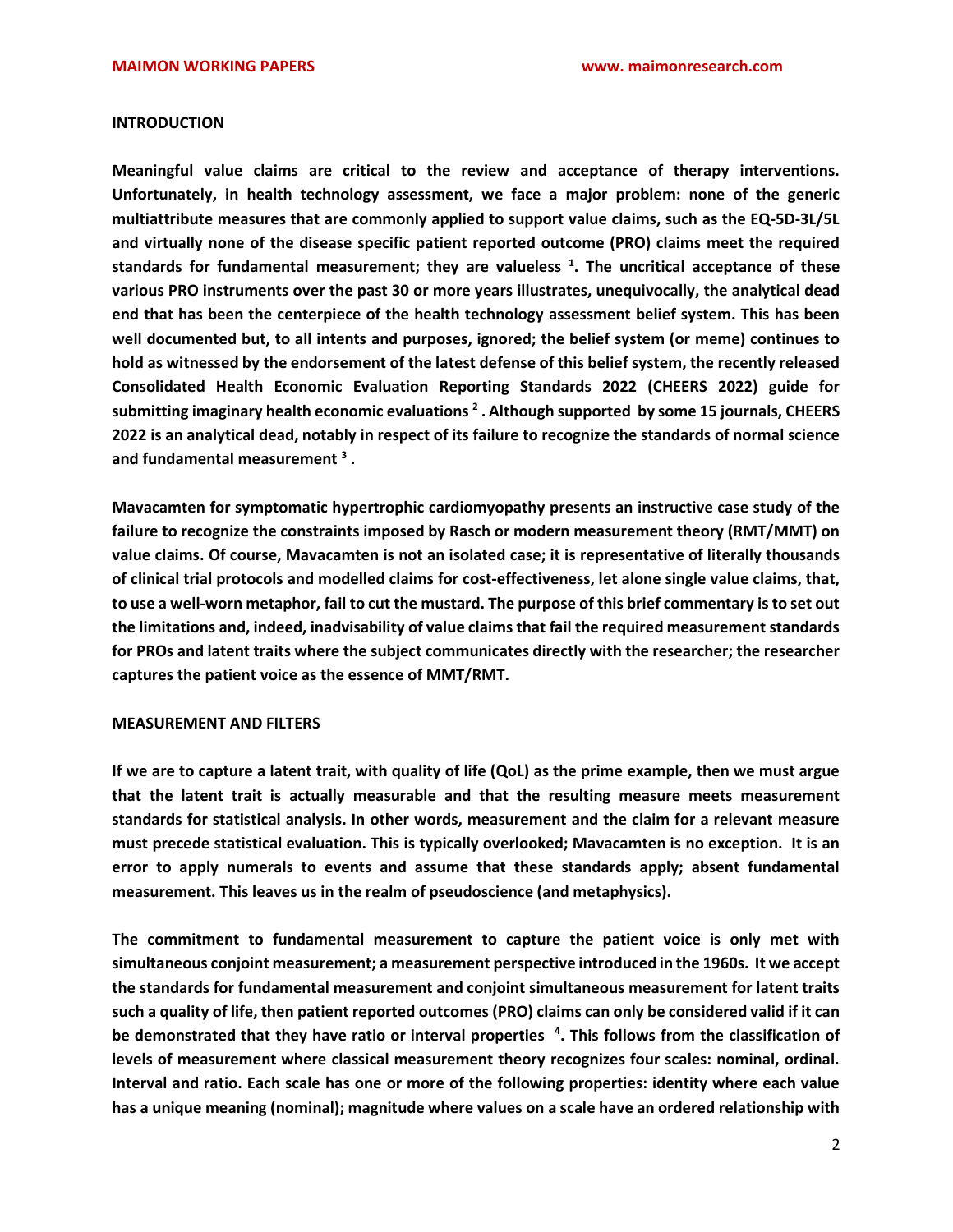each other but the distance between each is unknown (nominal); invariance of comparison where scale units are equal in an ordered relationship with an arbitrary zero (interval scale); and a true zero (or a universal constant) where no value on the scale can take negative values (ratio); the ratio scale has the interval property. To these should be added the major contribution of conjoint simultaneous measurement. This is a critical because conjoint measurement it is the basis for RMT/MMT as the only framework to date for creating PRO invariant interval scores; the seminal contribution to ensure that measurement in the social science matches the standards of the physical sciences <sup>5 6</sup>. Applying RMT/MMT for PRO latent constricts or attributes creates, if feasible, an instrument or measure that combines the difficulty of an item with the likelihood of a respondent completing that item  $^1$  . Under certain circumstances this invariant interval scale can be transformed to a bounded ratio scale, the ideal measure for PRO value claims in therapy response<sup>7</sup>.

## BASIC PREMISES FOR VALUE CLAIMS

An appreciation of the standards of fundamental measurement sets the stage for the two premises that support value claims for pharmaceutical products and devices  $8$ . These are:

- All value claims for a product or therapeutic intervention must refer to a single attribute that meets the demarcation standards for normal science: all value claims must be credible, evaluable and replicable
- All value claims must be consistent with the limitations imposed by the axioms of fundamental measurement: they must be unidimensional and meet interval or ratio measurement standards

These premises apply to value claims that are disease or target patient population specific, where every claim is supported by a reporting and assessment protocol. Unfortunately, as demonstrated with Mavacamten, few PRO value claims meet these standards.

These claims may be for individual clinical attributes, for quality of life or other PRO measure, and for drug and resource utilization. The formulary committee or health system is in the box seat to determine the relevance of claims for a target patient population and the process for factoring these into pricing and access recommendations. The key point is that claims assessment is an ongoing process where each claim is judged by its credibility, ability to be empirically evaluated and replicated across different treating environments. If not, then that value claim should be rejected.

If we accept the standards for normal science where value claims must be credible, evaluable and replicable subject to the requirements of fundamental and conjoint simultaneous measurement, then we have the intellectual basis for the only acceptable PRO value claims in health technology assessment. The generic multiattribute instruments have to be rejected; this means the rejection of any composite health related quality of life (HRQoL) generic measure <sup>9</sup>. The quality adjusted life year (QALY) is an impossible mathematical construct because multiattribute preference scales are ordinal  $^{10}$ . The most popular multiattribute generic instruments, the EQ-5D-3L and EQ-5D-5L cannot support any arithmetic operation, only non-parametric statistical analysis; multiplication to discount time in a disease state to create a perfect health or QALY equivalent is just impossible unless the 'preference scale' has bounded ratio properties with a true zero and capped at unity.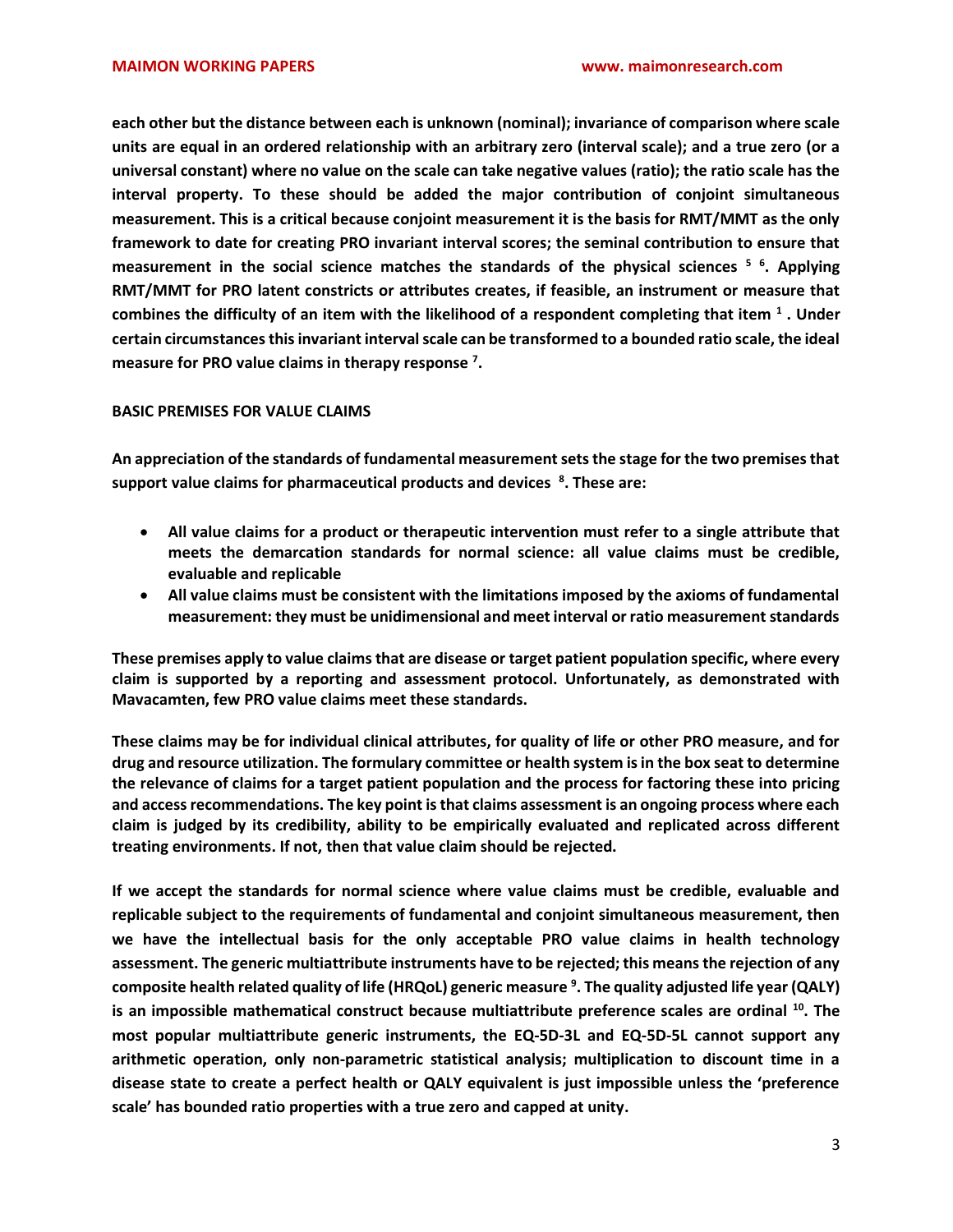Importantly, any notion that the ordinal multiattribute preference scores are ratio measures in disguise (a view held by ICER) must also be rejected; if for no other reason that there is no true zero as the various multiattribute algorithms, except the SF-6D, produce health states with negative scores. The EQ-5D-5L, for example, with US value weights, has an ordinal range from -0.573 to 1; this means that of the 3,125 health states defined by the symptoms and response levels (5 $5$ ) 625 or 20% have negative values <sup>11</sup>. As detailed below for Mavacamten, attempts to create value claims from the EQ-5D-5L instrument fail because the scale is ordinal <sup>12</sup>. What is overlooked is that if a PRO interval scale is to be created you require Rasch conjoint simultaneous modeling for a coherent latent construct or attribute such as needs fulfillment quality of life (QoL). This measure will then support standard statistical techniques as an invariant interval scale not the ordinal scale that the EQ-5D-5L produces which cannot support therapy response claims  $^1$ .

The failure to appreciate the necessary role of RMT/MMT in the evaluation of PRO instrument claims and other single attribute value claims means that prior to acceptance of a measure, which may be a pivotal phase 3 randomized clinical trial (RCT), then both primary and secondary outcomes need to be evaluated for their concordance with the standards of fundamental measurement <sup>13 14</sup>. In the case of Mavacamten and heart disease claims for symptomatic hypertrophic cardiomyopathy (SHCM), the pivotal clinical trials include, apart from clinical end point measures for Normal Mixed Venous Oxygen Tension (pVO<sub>2</sub>) and Left Ventricular Outflow Tracy Time Integral (LVOT), both of which are single attribute and have unidimensional interval properties, PRO outcomes that are unacceptable. The instruments produce ordinal scores that cannot capture response to therapy. The EXPLORER-HCM trial (NCT03470545) includes four instruments as secondary endpoints which fail the required standards: the New York Heart Association (NYHA) questionnaire; the Kansas City Cardiomyopathy (KCCQ) questionnaire; the Hypertrophic Cardiomyopathy Symptoms Questionnaire (HCMSQ); and the EQ-5D-5L instrument. The VALOR-HCM trial (NCT04349072) includes as secondary endpoints the NYHA, KCCQ and NCMSQ, while the currently recruiting NCT05174416 trial in Chinese adults includes the NYHA and KCCQ questionnaires.

# ASSUMPTION DRIVEN IMAGINARY CLAIMS

The manifest deficiencies of the reference modeling assumption driven simulations as the stock in trade of the Institute for Clinical and Economic Review (ICER) are well established <sup>15</sup>. As these simulations are imaginary constructs producing imaginary, by definition non-evaluable, value claims based on the mathematically impossible QALY they hardly merit attention. They fail quite clearly the standards of normal science as well as those of fundamental measurement. The ICER report for Mavacamten, with the model created by an academic consulting group is clearly of no relevance to formulary decision making or pricing; it is a red herring  $16$ . The model indicates quite clearly a lack of understanding by the academic consultants of the standards of normal science, in place since the scientific revolution of the 17<sup>th</sup> century for credible, evaluable and replicable claims but also the axioms of fundamental measurement.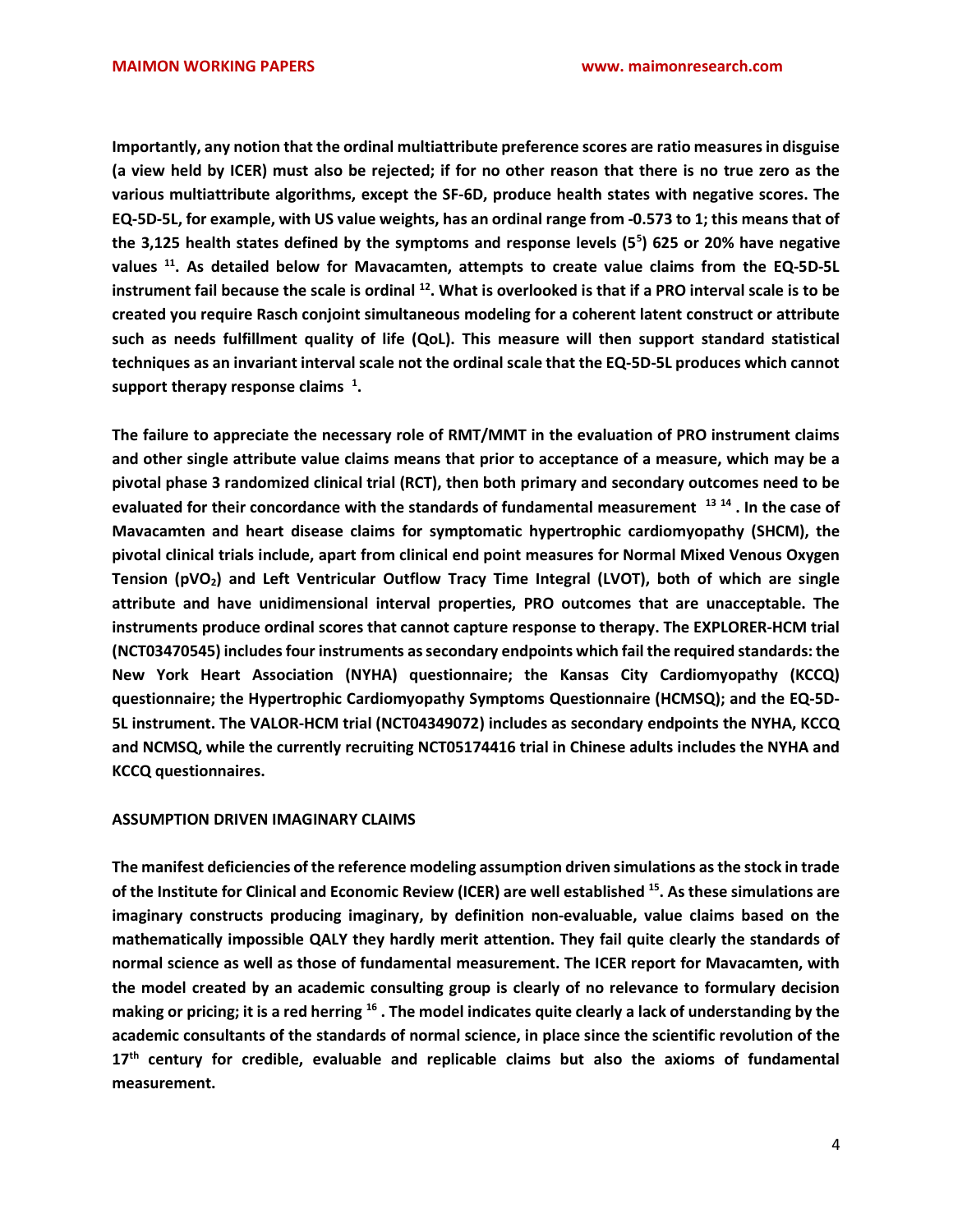Emblematic of this lack of awareness of fundamental measurement is the place of the QALY in ICER type models, a belief that is difficult to abandon as shown by the current efforts to endorse them through the CHEERS 2022 guidance for creating imaginary assumption driven simulations. The QALY is, without any doubt, a mathematically impossible construct as the preference or utility scales are ordinal. Yet ICER, academic groups and manufacturers persevere in believing the preferences have not just interval but ratio properties <sup>17</sup>. This false belief supports imaginary lifetime modeled claims for incremental cost per QALY and their application to cost-per-QALY thresholds to support pricing and formulary access recommendations. In the case of Mavacamten, this model yields, in comparison to the standard of care for SHCM, a lifetime QALY improvement of 0.97 (from 12.54 to 13.51 QALYs) with cost-per-QALY fictional values of \$893,000 versus standard of care and \$1,100.00 versus disopyramide. Set against cost-per-QALY thresholds ranging from\$100,00 to \$150,000 per QALY gained, the ICER Health Benefit Price Benchmark, which apparently represents discounts or price premiums for a price range that for ICER aligns well with the treatment's imaginary benefits to patients over their lifetimes, resulted for Mavacamten in a recommended five-fold price reduction. This recommendation and the supporting analytical framework are clearly invalid. A conclusion, as demonstrated below, that will also hold whenever the basis for value claims relies upon preferences from generic multiattribute instruments such as the EQ-5D-5L.

## DISEASE SPECIFIC PATIENT REPORTED OUTCOMES CLAIMS

A common feature of disease specific PRO value claims is the application of instrument scores that result from aggregating over the integer points of Likert scales. It has been recognized since the 1970s, at least among measurement theorists, that this simple process of aggregation is only valid if four conditions or assumptions are met: (i) that the Likert items and the proposed scale refer to a coherent and meaningful single attribute or latent construct; (ii) that all of the Likert items (or statements) are, from the prospective respondents perspective, of equal difficulty; (iii) that that the thresholds between integer steps for each Likert item are of equal value or equal distance and (iv) that each Likert item has the same number of integer responses or thresholds  $^1$ . If these assumptions cannot be demonstrated then the 'add em'up' procedure for the integer values yields only a multiattribute ordinal scale. Failing to meet these conditions ensures that Likert-based multiattribute PRO instruments with a single overall integer-based response score are clearly meaningless, and possibly misleading, as the basis for therapy response claims.

In heart disease, the KCCQ, with some 381 hits on PubMed (7 May, 2022) is a classic example of a Likertbased multiattribute instrument where response claims are meaningless <sup>18</sup>. The KCCQ comprises, in both its 23 and 12 item versions, Likert scales with both 5 and 6 integer response levels (4 and 5 thresholds respectively) for the Likert items; supposedly capturing 7 domains symptom frequency, symptom burden, symptom stability, physical limitations, social limitations, quality of life and selfsufficiency limitations. Each Likert item is scored from 0 – 100 with the overall integer score scaled from 0 to 100, and frequently summarized in 25-point ranges, where scores represent health status as follows: 0 to 24: very poor to poor; 25 to 49: poor to fair; 50 to 74: fair to good; and 75 to 100: good to excellent. Implicit assumption questions have never been never raised or challenged, for a period now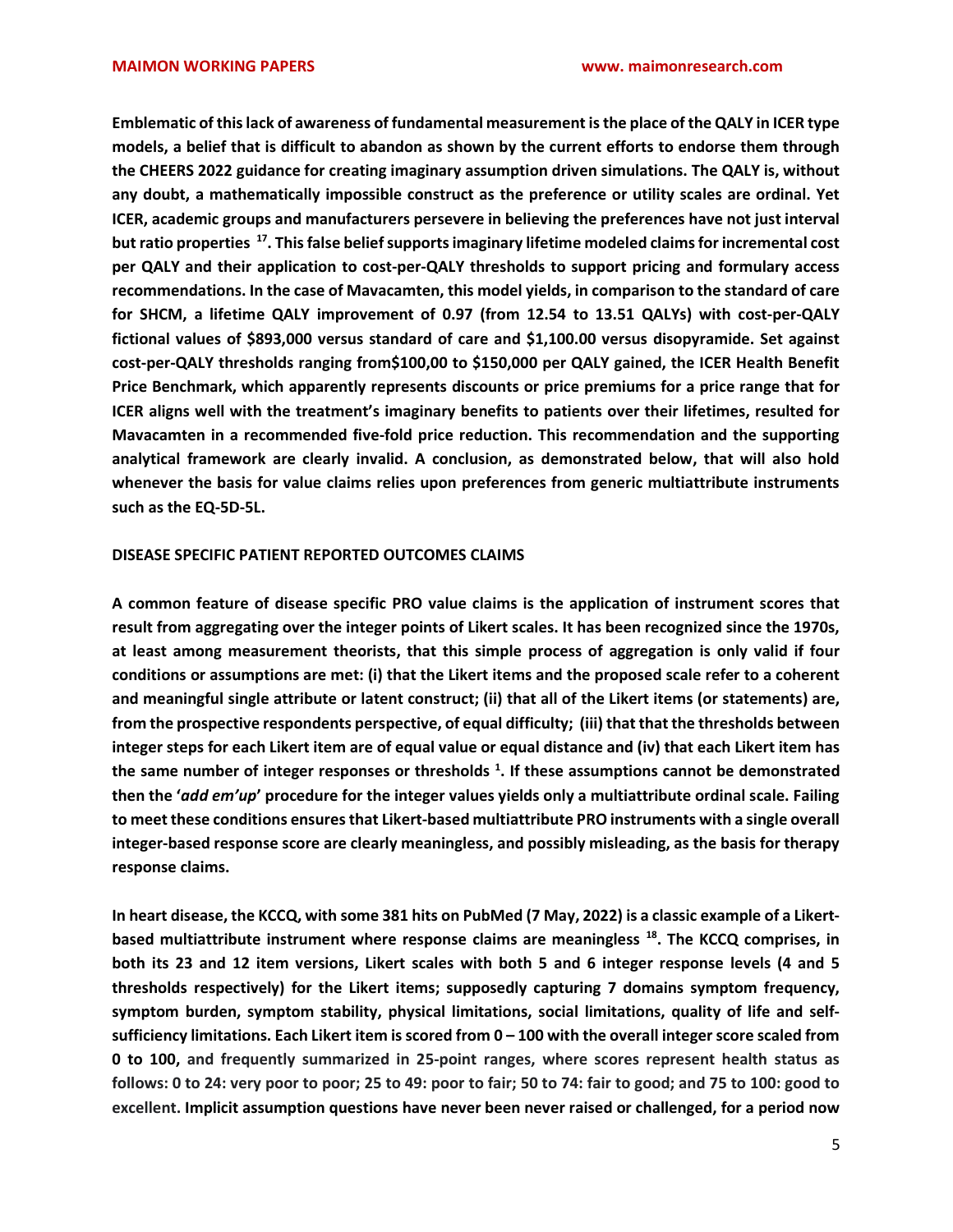of almost 30 years; questions of fundamental measurement are completely absent even to the extent of implicitly claiming that this final score had bounded ratio properties.

The fact that the KCCQ clearly fails to meet the standards of fundamental measurement with MMT/RMT has not diminished Its popularity, even in the case of the mavacamten EXPLORER-HCM trial  $19$ . The KCCQ, in attempting to capture, presumably, seven latent attributes, means it cannot be modified ex post facto by application of the Rasch rating scale model (RSM)<sup>1</sup>. This relies on a coherent single attribute polytomous Likert structure, where attributes are analyzed and reported on individually; the KCCQ as an ordinal composite score over 7 domains simply fails. If these domains are considered key endpoints for a comparative evaluation of Mavacamten then they should be reported on separately through application of the Rasch RSM with an instrument designed explicitly to capture the patient voice for each domain (or as instruments defined in terms of dichotomous or binary responses).

There have been extensive favorable assessments of the KCCQ 23/12 psychometric properties. These are, unfortunately, beside the point. Certainly, we can apply the tools of classical statistical analysis; but what is overlooked is that these assessments require prior application of the Rasch model to measure the attribute of interest. RMT stands out in being the only technique where data items are selected to fit the model. This produces an invariant interval measure that is the required input to a range of statistical evaluations, not ordinal data. RMT translate ordinal level data to interval data to support statistical analyses and to support claims for therapy impact  $^1$ . In the case of Mavacamten this requirement for an internal measure is overlooked with the reporting in terms of the overall multiattribute ordinal KCCQ score with 'improved' symptom scores of +9.1 comparing 5.5 to 9.1 for the comparator and Mavacamten respectively  $^{20}$ . As the KCCQ overall score is ordinal it is impossible to make any claims for comparative therapy impact on the health status of the target patient population. If a blanket claim for improved health statis is required there are two options: (i) to focus on a latent construct such as the single attribute need fulfillment quality of life, develop an instrument with dichotomous responses and transform the Rasch interval score to a bounded ratio scale which meets all required fundamental measurement standards or (ii) create a single attribute Likert polytomous data model and apply the recognized Rasch RSM to create the required interval measure <sup>1</sup>. The dichotomous model is the preferred option with many examples of its application in chronic disease states to support needs fulfillment quality of life claims. A relevant instrument in heart disease that meets the required measurement standards is the Cambridge Pulmonary Hypertension Outcome Review (CAMPHOR) developed some 15 years ago, with extensive applications (31 references for clinical trials) and 23 language versions<sup>21</sup>,

The Mavacamten EXPLORER-HCM trial also reports on therapy response defined as the proportion of patients who advance by at least one class in the NYHA. The NHYA is a symptom scale for the impact of systolic dysfunction based on four clinician assessed functional capacity classes: Class 1 – asymptomatic; Class 2 – symptoms with moderate exacerbations; Class 3 - symptoms with minimal exertion; and Class 4 – symptoms at rest. The NHYA is best considered as a Likert scale with fuzzy thresholds and an unknown psychometric distance between fuzzy classes; it is just a rule of thumb, subjective application of heart failure symptoms (with an emphasis on dyspnea). It has an adjunct role in clinical practice, but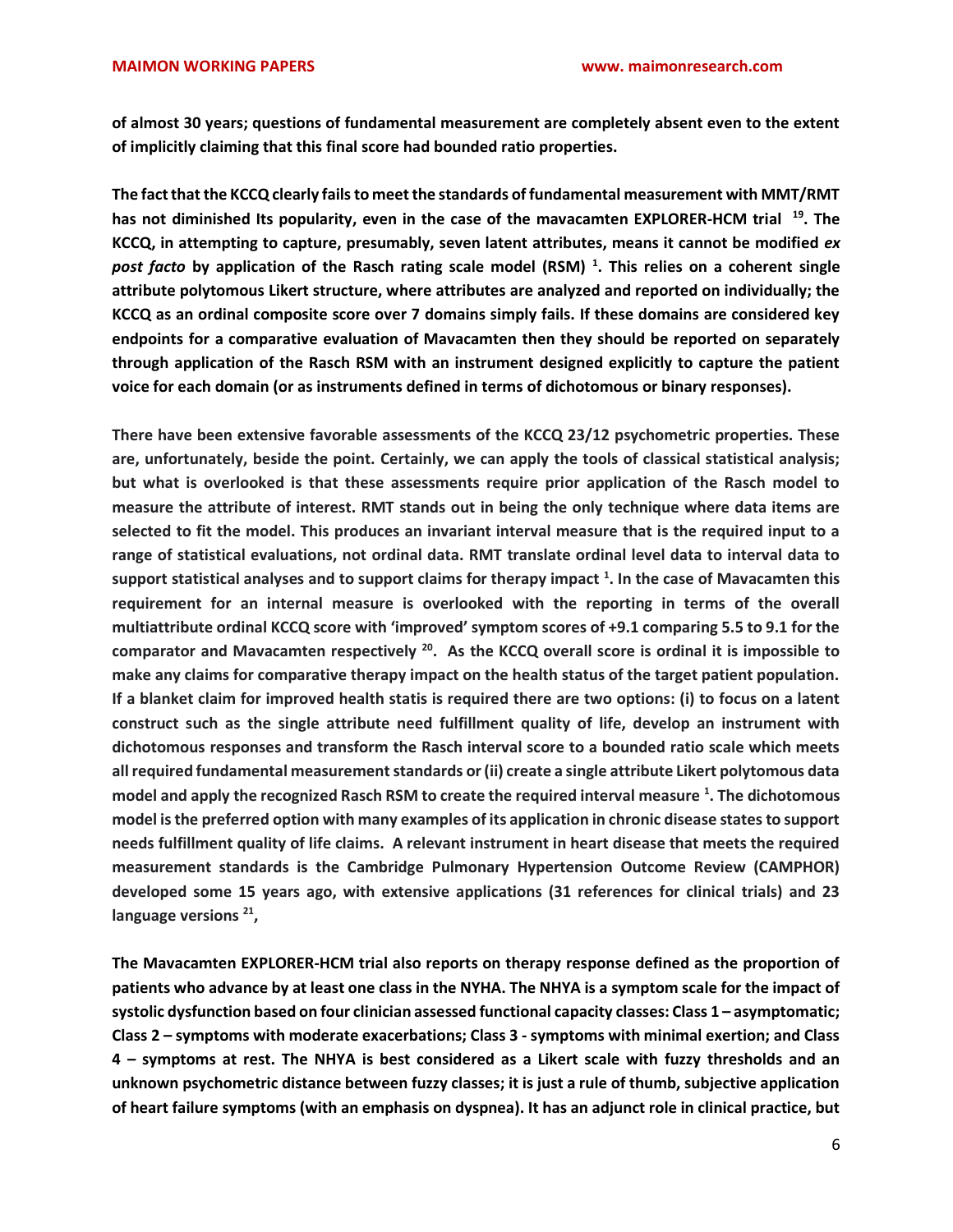fails as a PRO scale with fundamental measurement to establish value claims for response to therapy. The NHYA has been subject considerable criticism over the past 39 years, not least because the classes are subjective with a failure to replicate claims across RCTs with similar protocols; indeed, physicians often find it difficult to assign patients to classes with many opting for multiple or bridging class assignment (e.g., class 2/3 or class 3/4).

In what must be considered a somewhat bizarre application, the ICER modeling maps EQ-5D-3L utilities to NHYA classes to represent staging in heart failure response to Mavacamten. Attempting to map one ordinal scale to another is clearly an impossible exercise; one which ignores completely the requirements of fundamental measurement <sup>22</sup>. This applies not only to the EQ-5D-3L/5L scales but also to mapping with the KCCQ ordinal scores. As an example, a recent paper assigned the KCCQ 80 plus (ordinal) score group (assumed to represent perfect health) to NHYA classes<sup>23</sup>. The comparison found that this KCCQ group comprised 24.4% of patients categorized as NYHA Class 1; 51.7% categorized as NYHA Class 2 and 18.9% categorized as NYHA Class 3. Given the subjective nature of any appraisal to reduce symptoms to a given class the obvious question is whether the thresholds between classes have any meaning – not only from the clinician's perspective but, more importantly, the patient's perspective in their subjective experience of heart failure; does a shift from class 2 to class 3 as assessed by the physician have any impact on the baselines needs fulfillment of the patient? Is it of interest to the patient? The EXPLORER-HCM trial claims that, as a response measure, that 34% more patients improved by at least one NYHA class compared to placebo. Unfortunately, as the psychometric distance between classes in unknown a blanket claim for moving between classes (or remaining in a class) has questionable validity. Given that EXPLORER-HCM covers the assignment of patients to both KCCQ and NYHA classes, it would be of interest to assess the extent to which claims for these matched each other for identical individuals, possibly qualifying overall separate PRO value claims for Mavacamten against placebo. It is also worth noting that the primary endpoint for the EXPLORER-HCM trial was a composite of a clinical endpoint, a 1.5ml/kg per min or greater increase in  $pVO<sub>2</sub>$  and at least one NYHA class reduction or a 3.0ml/kg per min or greater improvement in  $pVO<sub>2</sub>$ , and no worsening of NYHA class. As the NHYA classes are ordinal, lacking a common psychometric threshold distance, it is not clear how this would affect the overall primary value claim. The advice must be to focus only on the  $pVO<sub>2</sub>$  criterion as interval measures that meet required measurement standards.

If the question is one of combining a clinical with a PRO measure to establish a primary endpoint, then the PRO must have invariant interval or ratio measurement properties. This excludes the ordinal KCCF, NYHA, HCSM- SoB and EQ-5D-5L scales. The solution is to ignore the physician as an intermediary to assign patients to NYHA classes but to use a needs fulfillment quality of life measure which is completed by the heart failure patient. This, developed with the tools of RMT will create both an invariant interval and a transformed bounded ratio scale which can then be combined with the  $pVO<sub>2</sub>$  to support valid claims for Mavacamten primary outcome claims. As noted, there are many examples of RMT based needs fulfillment. One further example is the 20-item Psoriatic Arthritis Quality of Life Questionnaire (PSORIQoL), first developed in 2004 with some 60+ language versions and most recently translated to Brazilian Portuguese <sup>24 25</sup> . This is a binary-response interval cored RMT application, although it has yet to be transformed to a bounded ratio scale for needs-fulfillment QoL assessment.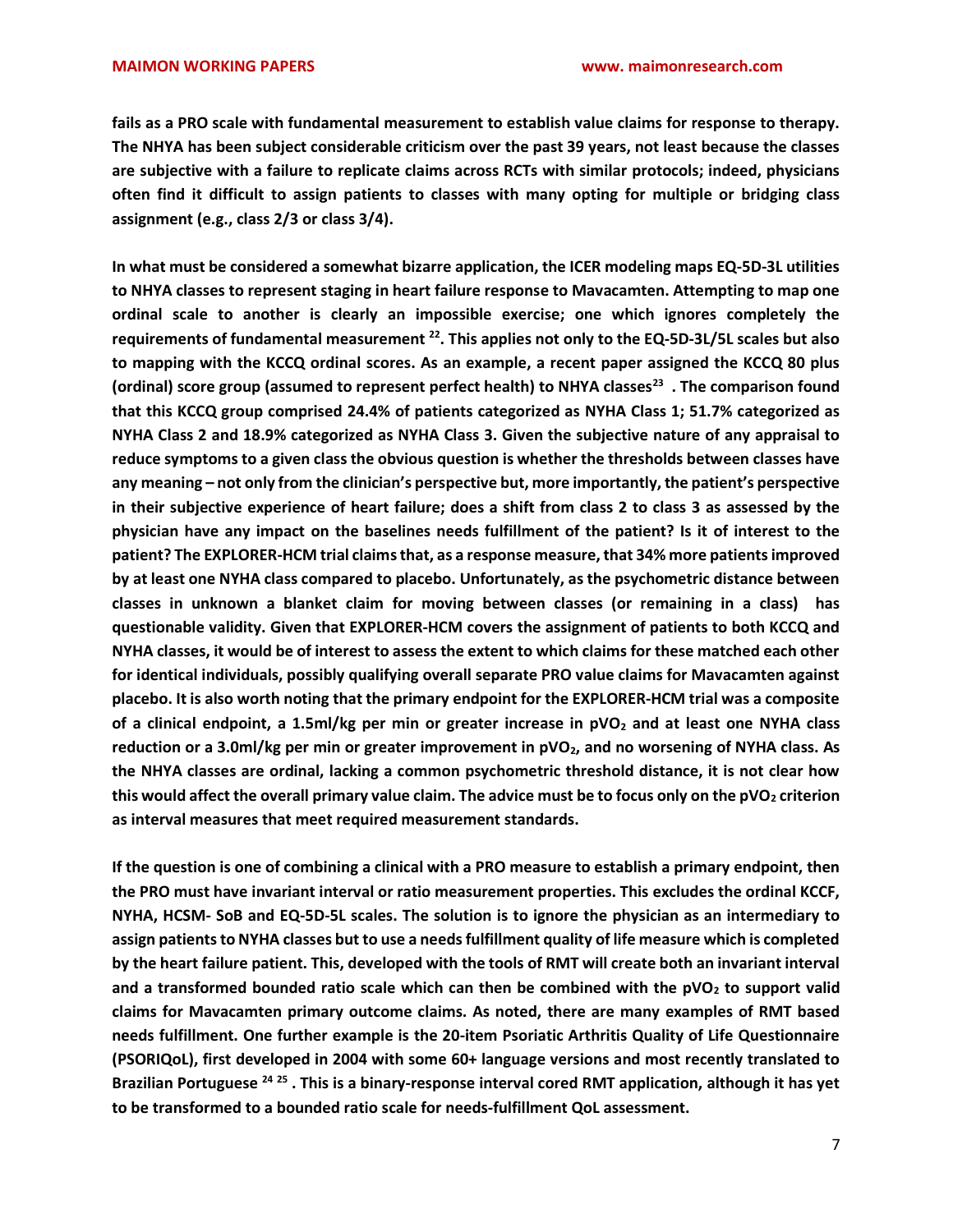The Mavacamten EXPLORER-HCM protocol also proposes value claims based on a subdomain of the Hypertrophic Cardiomyopathy Symptom Questionnaire (HCSM: SoB): selecting four items that cover dyspnea <sup>26</sup>. The items cover shortness of breath in the previous 24 hours for a 7-day period. Each item score is averaged over the 7 days to create a total sub-domain score in the range  $0 - 18$ , with the lower score indicating less dyspnea. Once again, there is the constraint that the item scores are ordinal. As such they cannot be averaged or an overall score created and assessed with standard statistical techniques. The HCSM and HCSM-SoB suffer from the same limitations as the KCCQ; they cannot support value claims If the standards of fundamental measurement and Rasch measurement theory are applied.

### EQ-5D-5L ORDINAL SCORE

Assumption driven imaginary claims are the foundation for the current belief system in health technology assessment. While it may seem odd that assumption driven non-evaluable claims should be taken seriously by health system decision makers, there is no doubt as to their acceptance both by academic groups, who are consultants to ICER, and manufacturers. It has been argued that this reflects a lack of appreciation of the standards of normal science, where value claims should be credible, evaluable and replicable, as well as a lack of understanding of MMT/RMT. Nevertheless, the Mavacamten EXPLORER-HCM protocol puts these considerations to one side in promoting the EQ-5D-5L as the basis of value claims; but which have only ordinal measurement properties and thus cannot support value claims for therapy response.

While the ICER simulation modelling focused on the EQ-5D-3L ordinal preference score to support the mathematically impossible QALYs, the EXPLOTER-HCM Mavacamten study has based comparative value claims on the EQ-5D-5L ordinal instrument scores. The difference between the two EQ-5D variants lies in the response levels (five) for the same symptom set; they also produce quite different scores for similar health states. Unfortunately, the 5L version suffers from the same fatal flaws as the 3L version of the EQ-5D family. First, the value claims expressed as preferences are not invariant single attribute interval measures only multiattribute ordinal scores. Second, the preferences are a composite bundle of symptoms, each of which is reported on an ordinal scale; for bundles to be 'aggregated' each has to have ratio measurement properties; this is not the case with the EQ-5D-5L scoring algorithm. Third, the EQ-5D-5L does cannot have ratio properties because it lacks a true zero. Lacking a true zero and invariance of comparisons means that the scale is ordinal. It cannot support measures of mean values, standard deviations or comparisons over time (in this case baseline to 30 weeks); the analysis presented is therefore a wasted effort. Fourth, the EQ-5D-5L scale can only support non-parametric statistics; it cannot support claims for response to therapy, only changes in rank orderings, or comparisons with other scales. Finally, considering the role of a single attribute latent construct, the EQ-5D-5L is only an ordinal health-related quality of life measure (HRQoL). It fails to capture the patient voice is evaluating, not clinician determined generic symptoms defined to represent quality of life, but a latent measure such as needs-fulfillment quality of life. capturing both needs difficulty and patient ability in a single attribute interval scale, and in some cases a bounded ratio measure. This is the only acceptable basis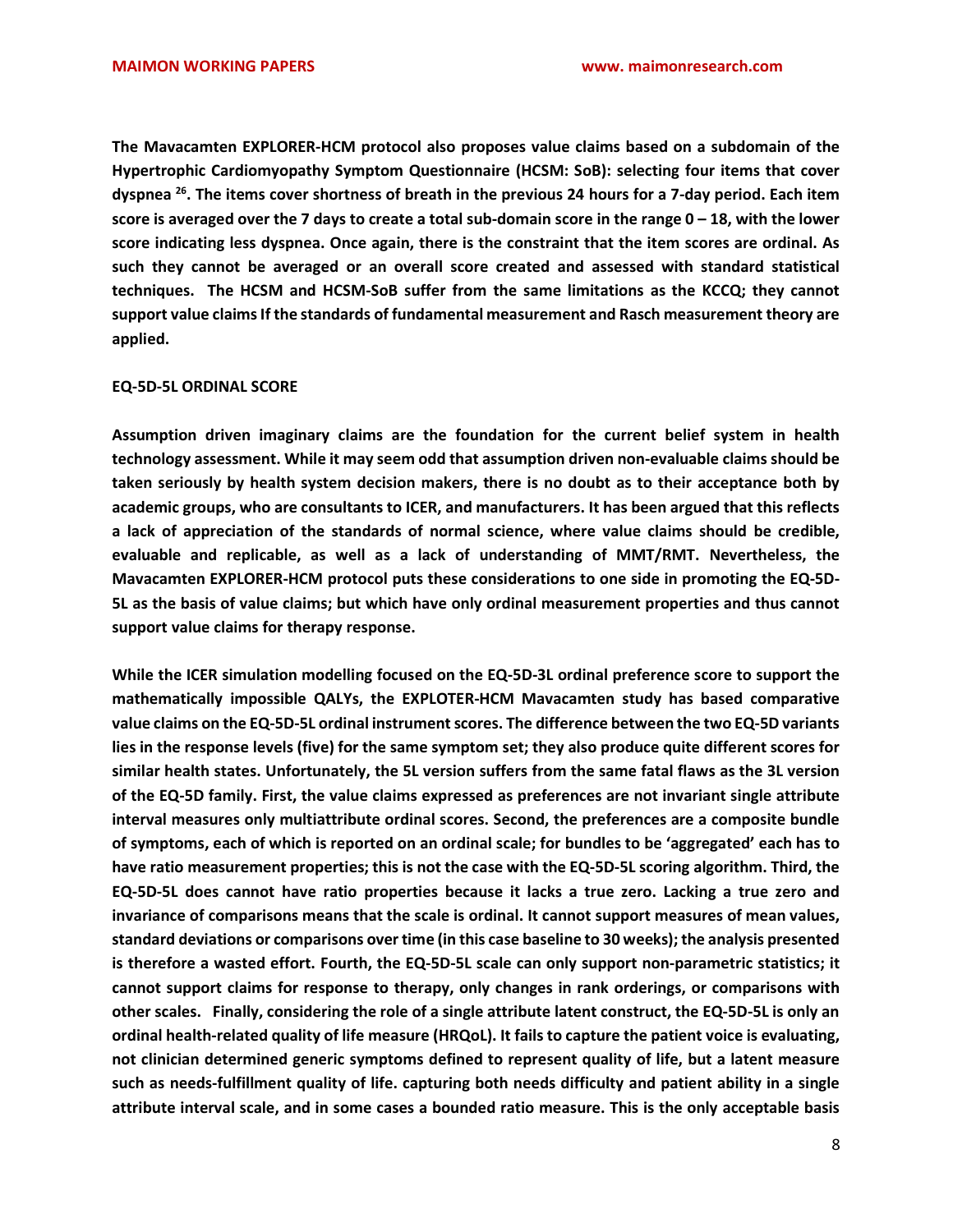for PRO value claims. As it stands, the EQ-5D-5L claims are not only mathematically impossible but fail, in not asking basic questions on measurement in instrument development, to be anything other than a PRO curiosity.

A multiattribute HRQoL ordinal scale cannot be transformed to a single attribute, unidimensional scale with a true zero and ratio properties. In common with the visual analogue scale (VAS) it lacks invariance of comparisons; for a VAS scale representing distances between fractions or percentages, we need to capture the property of relative difference. The VAS must be transformed from an ordinal to an interval scale by a natural log odds application; a key step in Rasch measurement modeling  $^{1}$ .

# **CONCLUSIONS**

Although Mavacamten is not alone in failing to appreciate the importance and constraints imposed by fundamental measurement, it is salutary to conclude that none of the various PRO measures proposed as value claims or as elements in a value claim have any merit as value claims for comparative therapy response. The various Mavacamten clinical trials fail to provide any surety for PRO claims: the NYHA functional classification, the KCCQ scale, the HCMSQ-SoB scale and the EQ-5D-5L. Judged by RMT/MMT the KCCQ does not capture quality of life as a specific domain. While the clinical claims meet the required standards (LVOT gradient and  $pVO<sub>2</sub>$ ), combining the  $pVO<sub>2</sub>$  with an ordinal scale to support primary outcome claims is clearly problematic. It would have been preferable to focus only on the clinical endpoints. Add to this, of course, the ICER assumption driven simulation which is designed to create only imaginary (and non-evaluable) claims for QALYs, incremental cost-per -QALY, QALY thresholds and an overall and imaginary claim for pricing point likelihood of cost-effectiveness.

If a formulary submission to meet NEW START standards is required then Mavacamten has a long way to go to support PRO claims that meet MMT/RMT standards; the first step is to accept the contribution of RMT, recognizing the imperative of fundamental measurement. Few clinical trials are designed with PRO instruments that meet the required standards of fundamental measurement to support acceptable value claims; in this respect Mavacamten is no exception. If filters are applied, all generic and the majority of disease specific PROs would be eliminated. Fortunately, in the case of Mavacamten, the clinical endpoints are noteworthy in their support for purely clinical assessment; but that is as far as it goes. The patient voice is absent with no possibility of value claims for quality of life that meet NEW START requirements. A research program to discover new, yet provisional, facts cannot succeed if the intellectual tools applied are unfit for the task. On a positive note, however, is the fact that we have the tools (and have had for many decades) to apply the required measurement standards to support PRO quality of life needs fulfillment value claims in heart disease and across the board for chronic conditions.

# **REFERENCES**

<sup>&</sup>lt;sup>1</sup> Bond T, Yan Z, Heene M. Applying the Rasch Model: Fundamental Measurement in the Human Sciences (4<sup>th</sup> Ed.). New York: Routledge; 2021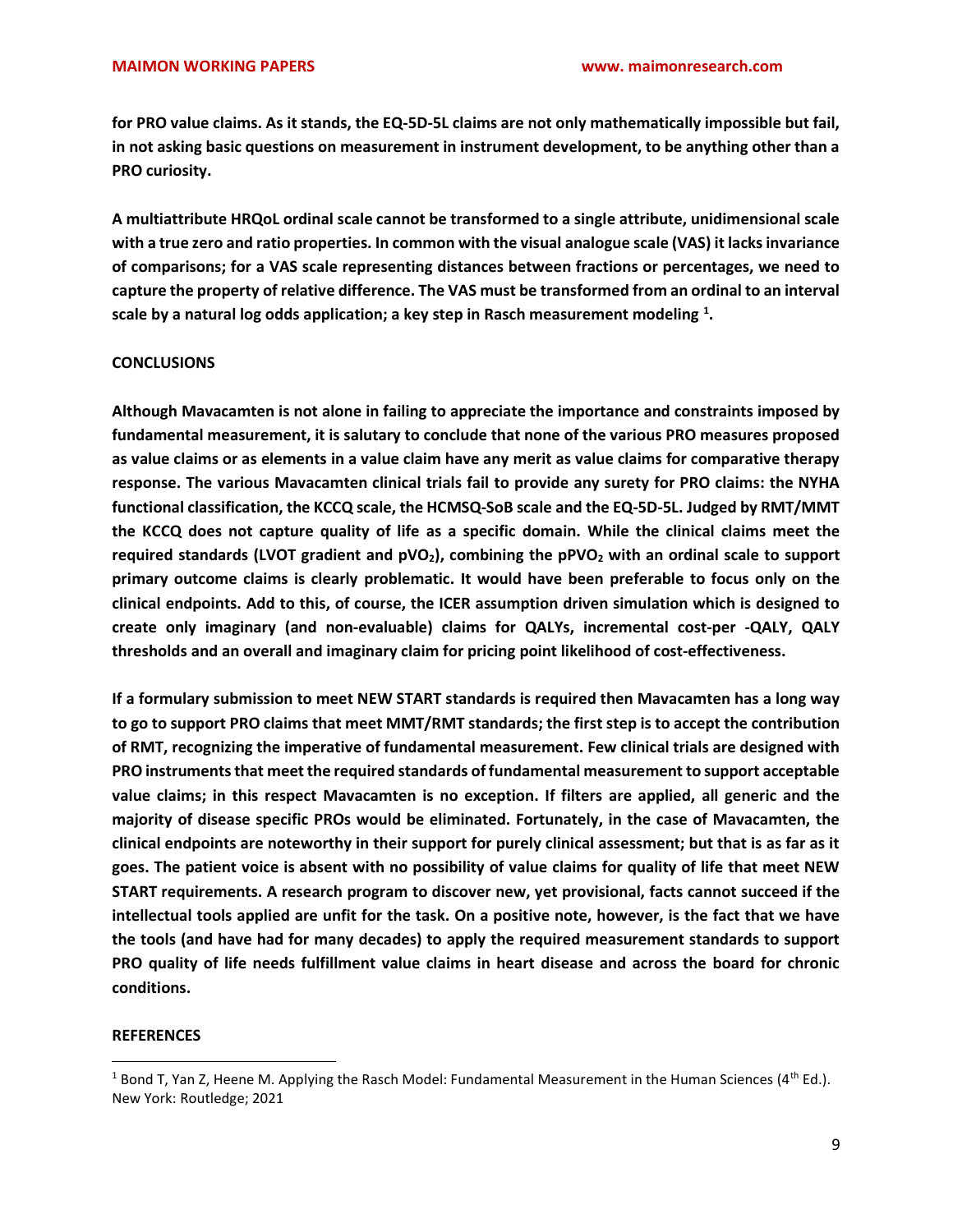<sup>2</sup> Husereau D, Drummond M, Augustovski F et al. Consolidated health economic evaluation reporting standards 2022 (CHEERS 2022) explanation and elaboration: a report of the ISPOR CHEERS II good practices task force. Value Health. 2022; 25: 10-31

<sup>3</sup> Langley P. Nothing to Cheer About: Endorsing Imaginary Economic Evaluations and Value Claims with CHEERS 22 [version 1; peer review: 2 approved] F1000Research 2022, 11:248

<sup>4</sup> McKenna S, Heaney A, Langley P. Fundamental Outcome Measurement: Selecting Patient Reported Outcome Instruments and Interpreting the Data they Produce. InovPharm. 2021; 12(2): No. 17

<sup>5</sup> Rasch G. Probabilistic models for some intelligence and attainment tests. Copenhagen: Danmarks Paedagogiske, Institut, 1960

<sup>6</sup> Luce R, Tukey J. Simultaneous Conjoint Measurement: A new type of fundamental measurement. J Math Psychol. 1964;1(1):1-27

 $7$  Langley P. McKenna S. Fundamental Measurement: The Need Fulfilment Quality of Life (N-QOL) Measure. InovPharm.2021;12(2): No. 6

<sup>8</sup> Langley P. The New Start Formulary Submission and Evaluation Guidelines for Value Claims with Pharmaceutical Products and Devices. Version 2.0 May 2022. https://maimonresearch.com/category/formulary-submissions

<sup>9</sup> Langley PC and McKenna SP. Measurement, modeling and QALYs [version 1; peer review: 2 approved]. F1000Research 2020, 9:1048 (https://doi.org/10.12688/f1000research.25039.1)

<sup>10</sup> Langley P. The Great I-QALY Disaster. InovPharm. 2020; 11(3): No 7

 $11$  Pickard A, Law E, Jiang R et al. United States valuation of EQ-5D-5L health states using an international protocol. ValueHealth, 2019;22(8):93141

 $12$  Xie J, Wang Y, Xu Y et al. Assessing health-related quality of life in patients with symptomatic obstructive hypertrophic cardiomyopathy: EQ-5D-5L - based utilities in the EXPLORER-HCM trial. J Med Econ. 2022; 25(1):51-58

<sup>13</sup> McKenna S, Heaney A, Langley P. Fundamental Outcome Measurement: Selecting Patient Reported Outcome Instruments and Interpreting the Data they Produce. InovPharm. 2021; 12(2): No. 17

<sup>14</sup> McKenna SP, Heaney A. Setting and maintaining standards for patient-reported outcome measures: Can we rely on the COSMIN checklists? J Med Econ. 2021;24(1):502–511

<sup>15</sup> Langley P. Nonsense on Stilts – Part 1: The ICER 2020-2023 value assessment framework for constructing imaginary worlds. Inov Pharm. 2020;11(1):No. 12

<sup>16</sup> Wasfy J, Walton S, Beinfeld M et al. Mavacamten for Hypertrophic Cardiomyopathy: Effectiveness and Value; Evidence Report. Institute for Clinical and Economic Review, October 7, 2021.

 $17$  Langley P. Peter Rabbit is a Badger in Disguise: Deconstructing the Belief System of the Institute for Clinical and Economic Review in Health Technology Assessment. InovPharm. 2021; 12(2): No.20